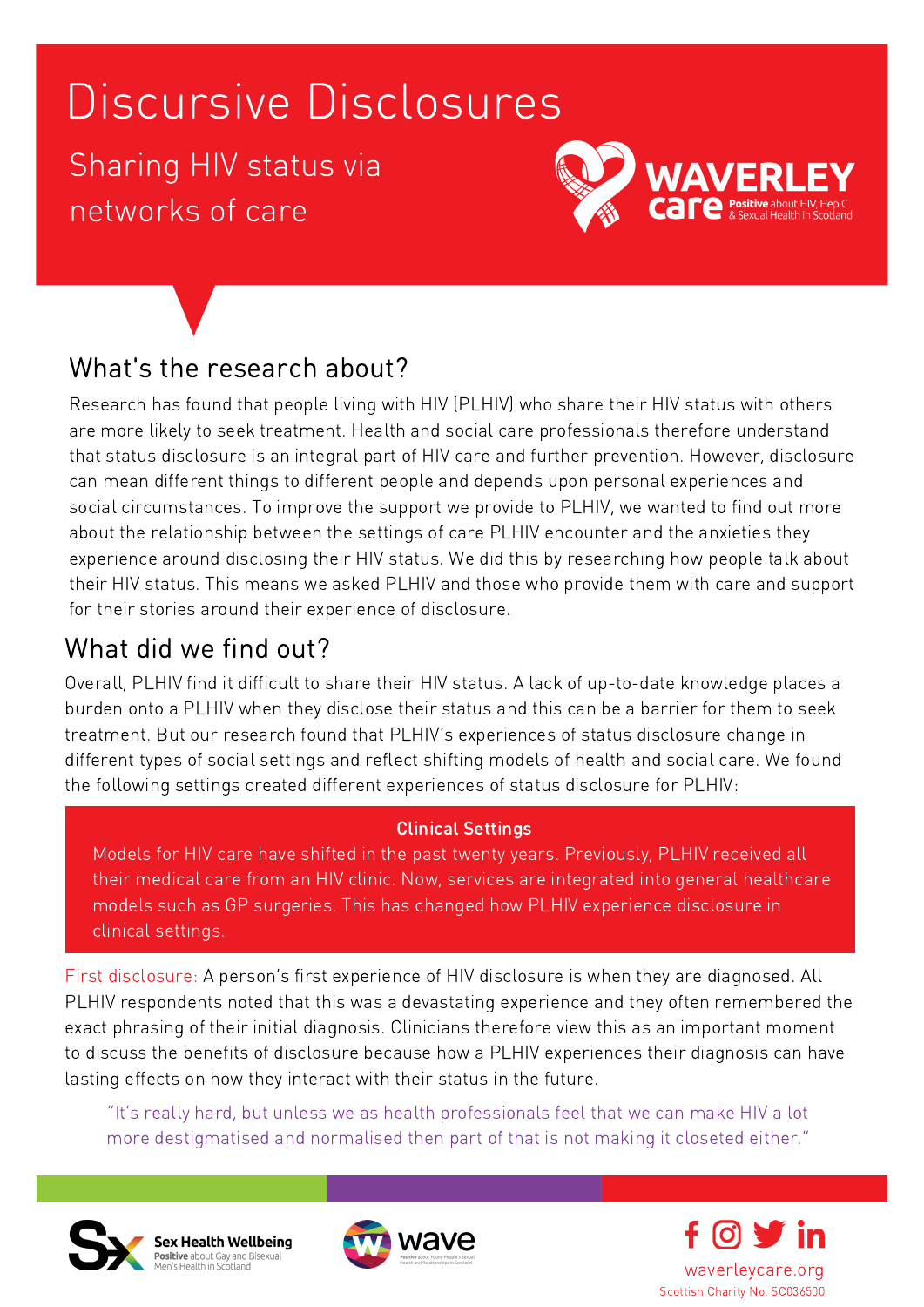Narratives of sharing HIV status via networks of care



Multiple disclosures: Accessing medical services in different settings means that PLHIV respondents had to repeatedly disclose their status and often had to advocate for their own treatment. This is because there is often less time for clinicians to respond to the general health and wellbeing needs of PLHIV, which both PLHIV and clinicians felt was very important in managing the condition.

#### "Visits are just shorter. You now get 20 min, and within that 20 minutes they just look at your health around that one thing and that's it."

Restricting disclosures: PLHIV participants overwhelmingly felt frustrated that they seemed to know more about HIV than their GPs. Their GP tended to refer them to specialist clinics for every health issue, which made them lose confidence and feel that they were a 'complicated case'. This affected research participants' decisions whether to disclose their HIV status in clinical settings, what type of medical care they would seek out, or sometimes even prevented them from seeking medical care at all.

"Say I get a chest infection, the first thing she'll do is pick-up the phone to my HIV specialist clinic and get their ok to treat me the correct way. So that's me feeling a little bit vulnerable then."

#### Third Sector Settings

The third sector provides services for the overall health and wellbeing of PLHIV, including confidential support services and social settings. They are therefore an important site of disclosure that our PLHIV research participants experienced differently from medical settings.

No need to disclose: Overall, PLHIV research participants found that they did not feel the need to actively disclose their HIV status in third sector settings of HIV care. This removed feelings of guilt and responsibility that they felt sharing their status elsewhere. Through removing the need to disclose, participants found that they could come to terms with their diagnosis more easily and did not feel as affected by stigma around HIV.

"It isn't always that you were not disclosing, it's that it's just not relevant."





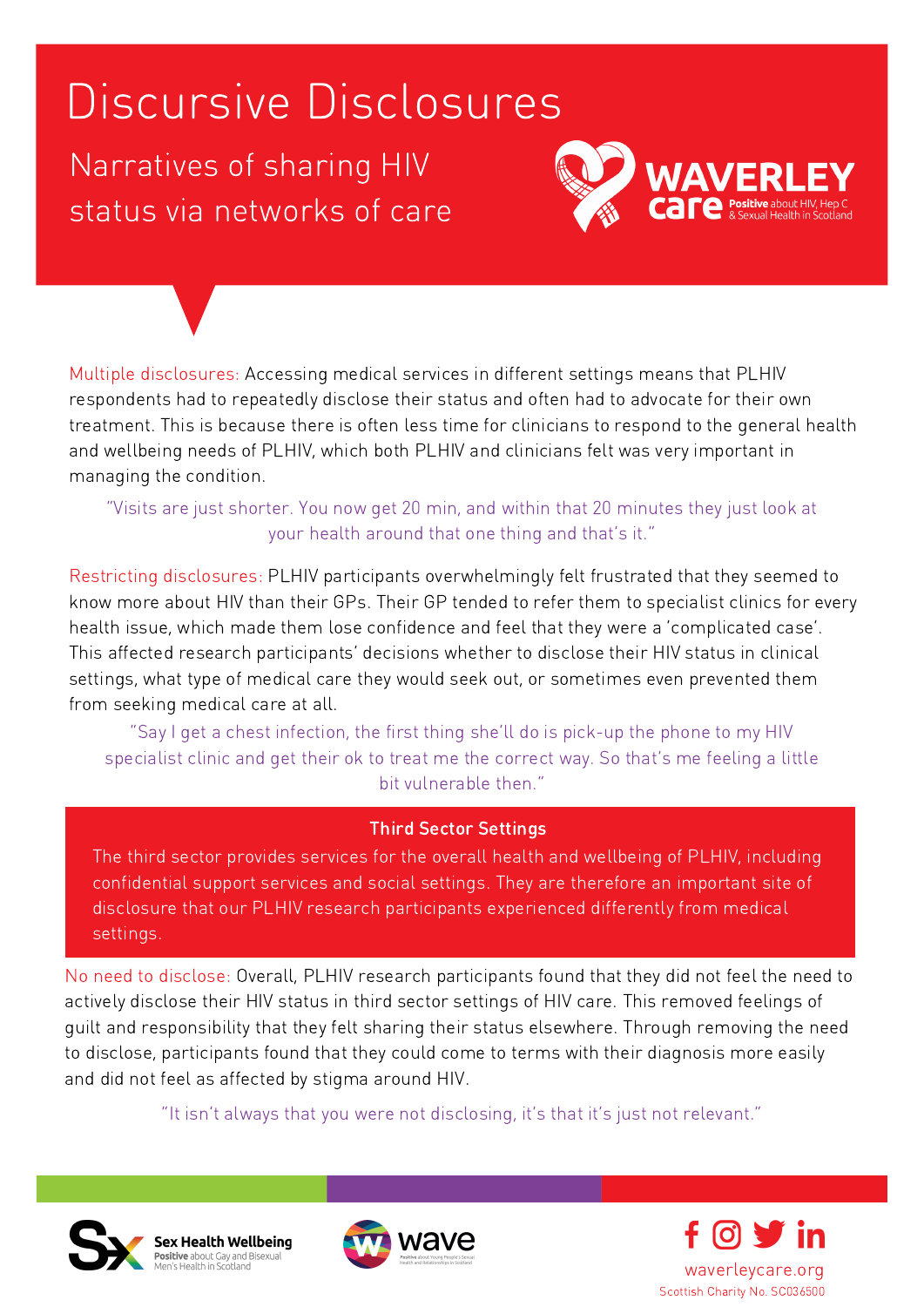Narratives of sharing HIV status via networks of care



Disclosing publicly to help others: Many of our research participants who had received support from third sector services wanted to 'give back' in the form of outreach, for example peer-topeer support or public speaking. This meant they had to disclose their HIV status publicly. Research participants who did this felt that it was beneficial to their overall sense of wellbeing. However, this did not impact their desire or ability to disclose in other social situations.

"There's not once that I have spoken in public and I've not had complete support by the people I've been speaking to. But that's because that was in a safe space. There are still parts of society that you don't really want them knowing your status. That is genuine fear."

#### Social Settings

Much of the support around HIV disclosure provided in clinical and third sector settings is designed to help PLHIV in their everyday social lives – with friends, family, colleagues, etc. This was another type of setting that PLHIV experienced disclosure differently.

Providing support: Overall, PLHIV research participants found that they would often have to provide emotional support and information to the person they were disclosing their HIV status to. This was because of a general lack of awareness around HIV. They therefore often felt an emotional burden around sharing their status, which was expressed as a reason not to disclose.

"I don't have any friends now that aren't HIV [positive], I don't have them in my life anymore. It's easier that way than it is having to tell them. And then having to answer all these questions, it's like Question Time. You're sitting there, people bombarding you with questions."

Fear of stigma: PLHIV research participants also generally expressed a fear of social stigma from disclosing their HIV status. This fear came from both their own experiences and others' negative stories about disclosing their status. This contributed to some PLHIV respondents choosing not to disclose their status in their social lives.

"It doesn't affect or shouldn't affect our relationship, unfortunately in some cases it does. [So] they'll only find out after I'm dead."







Scottish Charity No. SC036500